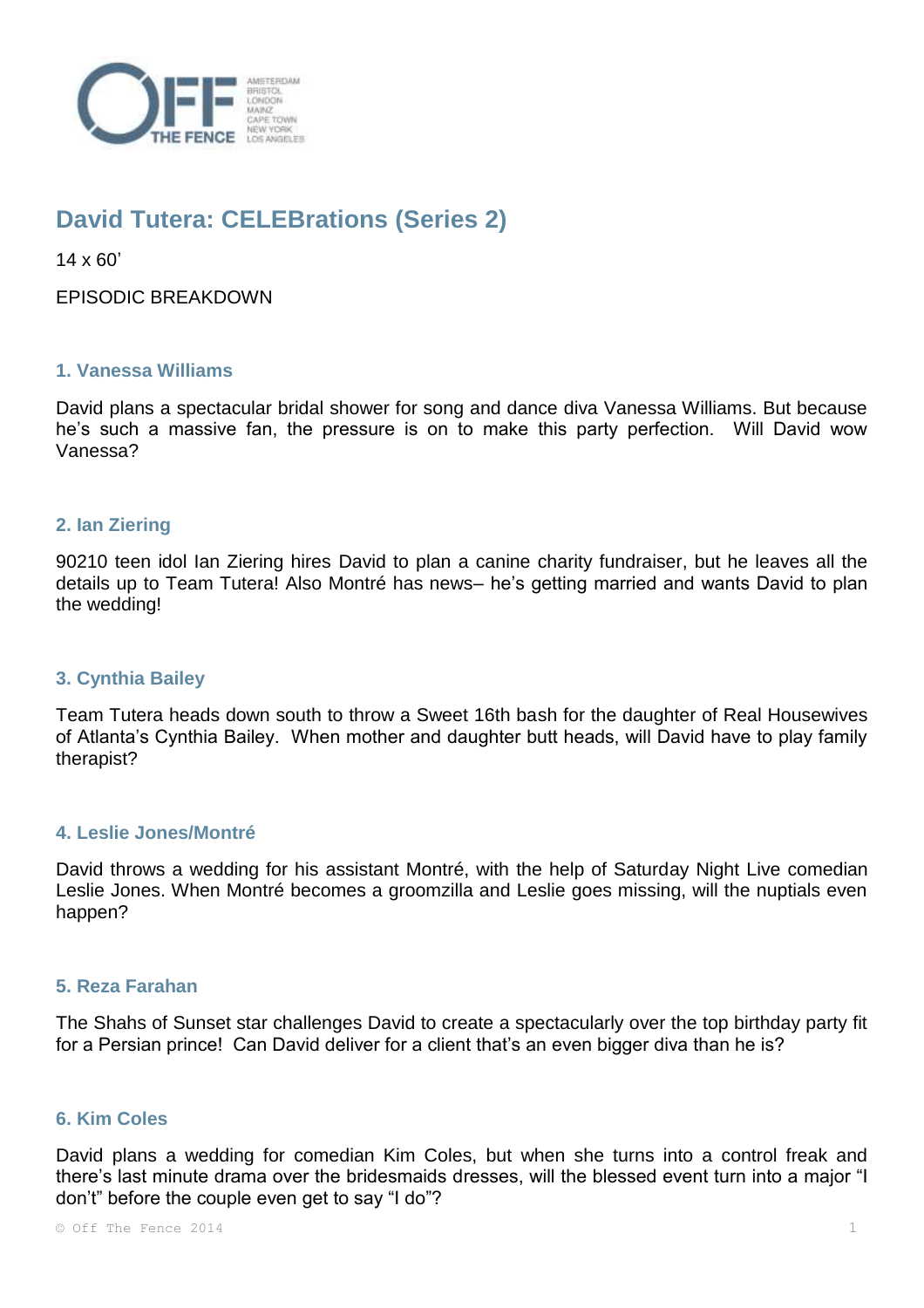## **7. Big Ang**

Team Tutera gets an offer they can't refuse to plan the wedding for the son of Big Ang from Mob Wives! It's simple – make this a spectacular affair to remember or David may end up floating in the East River!

#### **8. Benzino & Althea**

David plans an over-the-top white wedding themed baby shower for Love and Hip Hop stars Benzino and his diva rapper wife Althea. But with David's extended family in town, a shrinking party guest list due to a social media bungle, and Althea's impossible-to-please ways, will David be able to deliver?

## **9. Tori Spelling**

Hollywood icon Tori Spelling hires David to throw a superhero-themed sixth birthday party for her son David. But there's one big catch – Tori wants to be David's party planning apprentice! Can David make room for type-A Tori on his team, or will this be a major sparring match for two diva personalities?!

#### **10. Daymond John**

Shark Tank star Daymond John enlists David to plan a multi-media book launch party with a ragsto-riches theme. David hires Ryan, a cocky new event planner, who joins Team Tutera and clashes with Slomique.

#### **11. Iyanla Vanzant**

David creates a party based on the theme of "trust" for Oprah life coach and inspirational speaker Iyanla Vanzant. But when she has to mediate between Ryan and Slomique, will Iyanla lose faith in Team Tutera?

#### **12. Sundy Carter**

Tori Spelling begs David to join his team, so he lets Tori help plan a wedding for Basketball Wives reality star Sundy Carter. When Tori dives into some serious mother-daughter drama, will she sink or swim?

#### **13. Gary Busey: David Birthday (part 1)**

Tori Spelling and Team Tutera struggle to throw David the perfect 50th birthday party. At the same time, they plan another birthday party for the six-year-old son of Hollywood wildman Gary Busey.